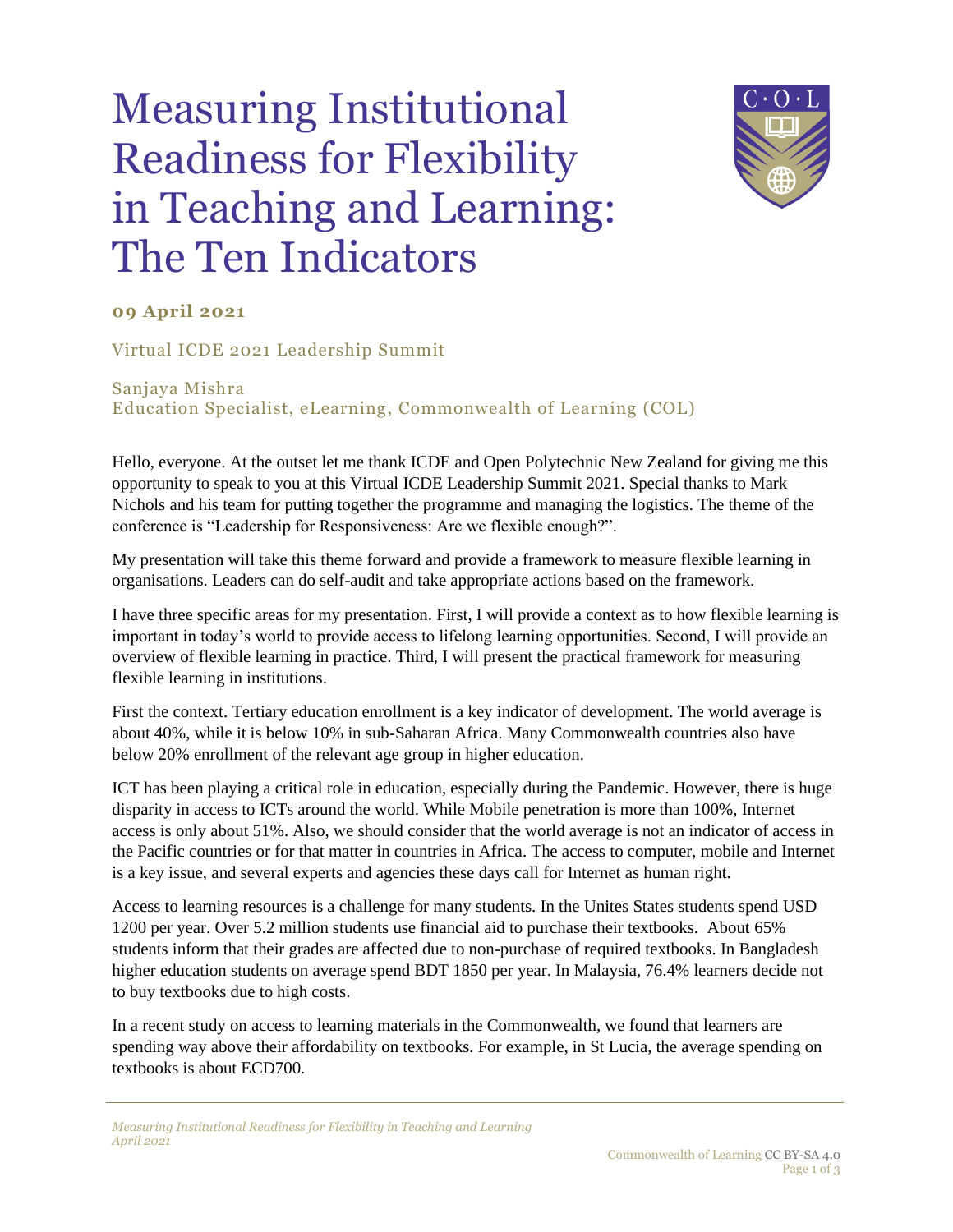Skills shortage is yet another problem being faced by many countries. Convinced that higher education leads to higher earnings and social mobility, most governments have invested heavily in higher education. But even where there is increased access to tertiary education, it is not a passport to employment. A recent study indicated about 45% employers cannot find skilled individuals to recruit. Automation of jobs is changing the employment landscape as well.

Youth unemployment in some Commonwealth countries is exceptionally high. The pandemic has further worsened the situation. What do we need to do differently to make our youth ready for employment and entrepreneurship?

Overall, we are grappling with some serious global educational challenges: Increasing access to higher education, improving quality, reducing gender inequality, reducing unemployment, and providing lifelong and life-wide learning opportunities to all.

On the top of these challenges, COVID-19 has further identified our lack of preparedness in terms of technology access in institutions, teacher capacities, and growing inequalities due to over reliance on ICTs. Overall, the context provides an opportunity to rethink education.

However, are we ready for change? Where is the thinking to shift from 'business as usual'? There has been a focus on 're-opening' rather than 'rethinking'.

Professor Barnett presents a framework for classifying the universities based on how knowledge is created and distributed. Accordingly, we have ivory tower institutions at one end and open and distance teaching universities in other providing access to knowledge in a more flexible manner.

We know that ODL institutions have seen five different stages of development. But it is not necessary that all institutions are now in stage 5. Several are still in stage 3 or 4. The key here in these models or stages is the flexibility accorded to the learners by open and distance learning.

The idea of flexibility can be traced back to Lord Crowther, who in the context of openness, articulated the that open university is open to people, places, methods, and ideas.

In practice, flexibility can be included in distance teaching universities as well as face-to-face institutions and dual-mode institutions by reducing rigidities of the conventional approaches to teaching and learning. Some of the examples of flexibility are providing open entry irrespective of qualifications, permitting to study anywhere and not to force attendance in a physical class, allowing study at a time suitable to the learner, and providing a flexible option to choose course of study. Many of these conditions can also be offered by face-to-face teaching universities.

I have extended the flexibility options by reviewing the literature in the field and present ten dimensions to measure the flexibility in our institutions.

Entry requirement could range from completely closed to completely open. Within this continuum, an institution can be rated in a scale of 1-10, where they fit based on number of courses that allow anyone to join without enforcing rigid entry requirements.

Learning space could range from anywhere learning to a fixed location. Some universities have multiple locations providing options to learners may fall in between.

Time to study is related to how the teaching is structured. Does is require a specific schedule or learners can complete study asynchronously? Even in online education provisions, more use of synchronous session could lead to lower score.

*Measuring Institutional Readiness for Flexibility in Teaching and Learning April 2021*